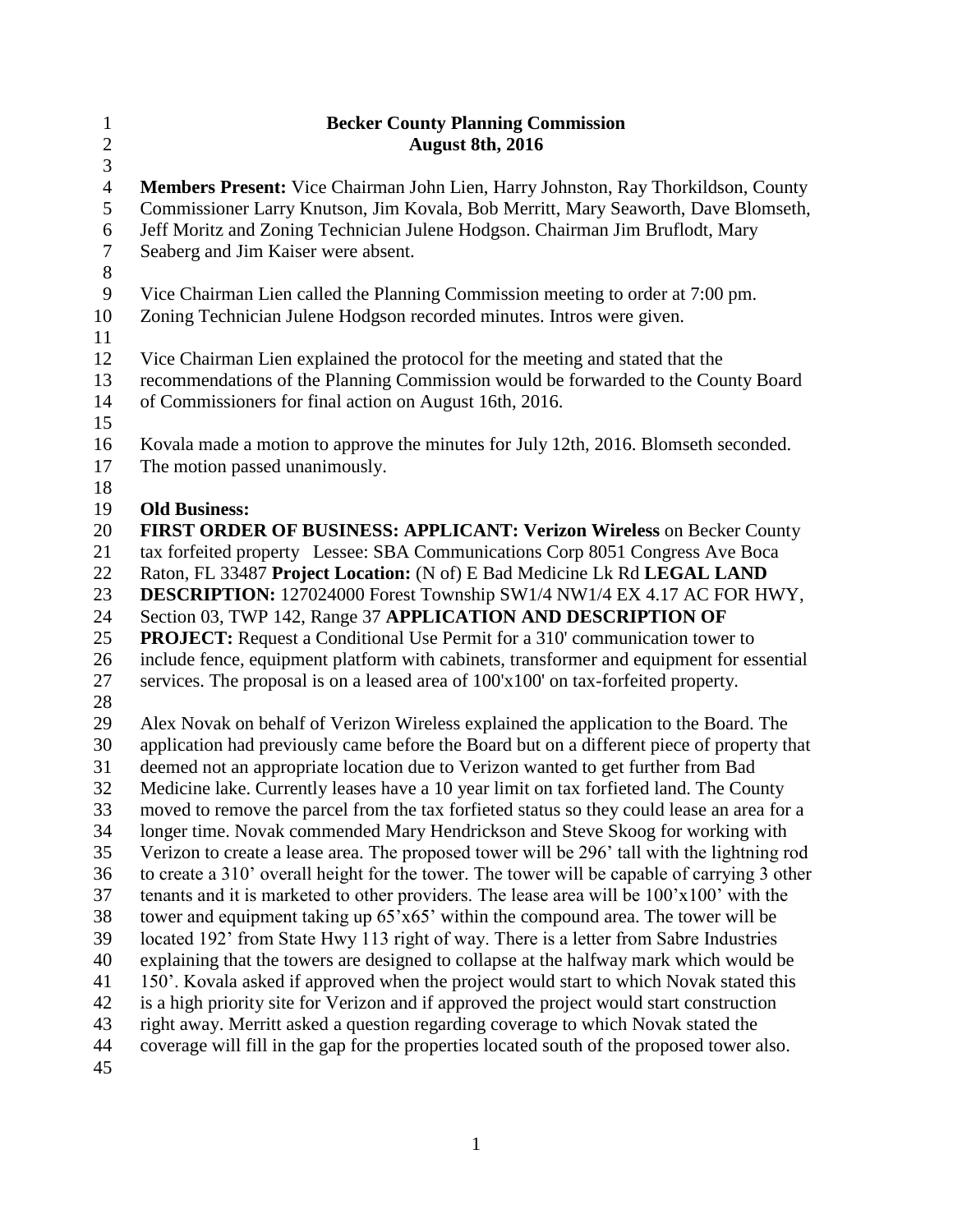Bill Haggerty voiced concern regarding numerous towers being constructed and an example of Hubbard County having two towers close together. Hodgson referred to the Ordinance were it states towers should be located a minimum of a two (2) mile radius of one another unless certain circumstances apply- a Co-location effort must apply to all applications. Hodgson stated there are letters of applications and acceptance in the file from: the Historical Society, FAA notice of proposed construction acceptance, Affidavit of Publication, Becker County Board of Commissioners Resolution, Entry and Testing Agreement, Sabre Industries letter explaining design standards and Federal Communications Commission filing submital paperwork. Hodgson explained to the Board that although there are two wetlands located 2300' and 850' from the proposed tower- the wetlands are not currently shoreland classified- therefore the tower is not required to meet the 2640' setback from these nonclassified wetlands. Two letters on file were read to the Board by Hodgson. Barb and Rolf Christiansen voiced concerns regarding: requesting to camouflage towers- more as in a pine tree look, questioned the wetlands located by the site and other cell phone towers regarding co-location efforts. Letter against the application from Rick Meide stating the request is still too close to the lake, very invasive regarding view, fear it will downgrade property values and a possible human health risk. Meide stated he would be willing to donate \$100,000 to have the tower located further away from the lake. At this time, testimony was closed. Vice Chairman Lien opened the matter for disussion by the Board. Thorkildson stated the application meets the requirements of the Ordinance. Thorkildson noted that this was a well represented effort to make a site available for lease for the proposed tower. **MOTION: Thorkildson made a motion to approve a Conditional Use Permit for a 310' communication tower to include fence, equipment platform with cabinets, transformer and equipment for essential services as submitted due to the request meets the criteria of the Ordinance. Blomseth seconded. All in favor. Motion carried. New Business: FIRST ORDER OF BUSINESS: APPLICANT: Robert & Virginia Briard** 38501 Co Hwy 56 Frazee, MN 56544 **Project Location:** 38501 Co Hwy 56 **LEGAL LAND DESCRIPTION:** 150213000 Height of Land NE1/4 LESS E 1AC NE1/4 NE1/4; FRAC SE1/4; SE1/4 NW1/4; GOVT LOT 3, Section 22, TWP 139, Range 39 **APPLICATION AND DESCRIPTION OF PROJECT:** Request a Conditional Use Permit to put a third dwelling on a 397.15 acre parcel to be occupied by a grandson who is engaged in the day to day farming operations. **\*\*\*Applicant withdrew request 08/04/16.** Hodgson announced to the Board that the applicant withdrew their application. The owners decided to create a separate lot of record for a dwelling. **SECOND ORDER OF BUSINESS: APPLICANT: Justin Aschnewitz** 39600 State Highway 87 Frazee, MN 56544 **Project Location:** 39600 State Highway 87 AND 40545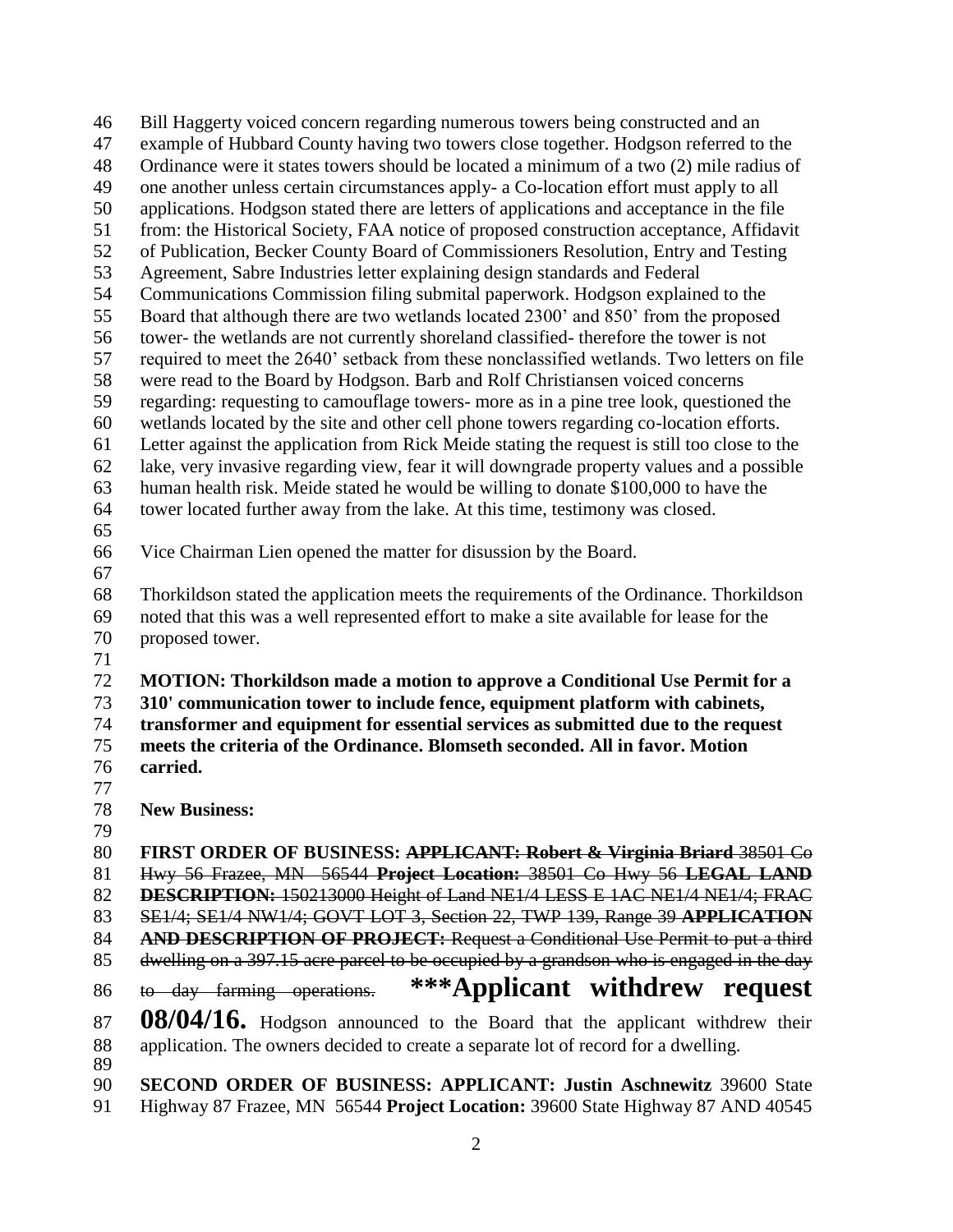State Hwy 87 **LEGAL LAND DESCRIPTION:** 290146000 and 290149001 Silver Leaf Township 290146000 PT W1/2 OF NE1/4, BEG 1634.54' W OF E QTR 23-138-39 AND 29.0149.001 WEST 500' OF NORTH 1375.50' OF SE1/4 AKA TRACT A 24-138-039, Section 23, TWP 138, Range 39 and Section 24, TWP 138, Range 39. **APPLICATION AND DESCRIPTION OF PROJECT:** Request an After the Fact Conditional Use Permit for sawmilling of logs, building of pallets, sale of firewood and processing of firewood in an Agricultural Zone. \*\*This constitutes Industrial use of land or buildings for production, manufacturing, warehousing, storage and transfer of goods. Includes retail sales of manufactured or warehoused products.

- 
- Hodgson introduced the application and reminded the Board the applicant wishes for the request to be on both properties as submitted.
- 

 Justin Aschnewitz explained the application to the Board. He is constructing pallets for a company out of Minneota and was unaware a Conditional Use Permit is required for this type of use to occur on the properties. Aschnewitz confessed he was un-educated and is still learning regarding the business part of his venture and appreciated the guidance he received from the Zoning office. Aschnewitz stated for now the Minneota company brings the material to him, he builds the pallets and then they are sent back. Aschnewitz stated he is doing this on a part-time basis but hopes he can venture into full time eventually. The request is for both properties due to Aschnewitz is using the property to the south for storage at this point and would like to eventually build a new home and move the business to that parcel at that time.

 No one spoke for or against the application. There was no written correspondence either for or against the proposal. At this time, testimony was closed.

- 
- Vice Chairman Lien opened the matter for disussion by the Board.
- 

 Kovala noted the project is far enough off of Co Hwy 87, both properties are larger properties and feels the request would not be detrimental to the area.

- 
- There was no further discussion by the Commission.

 **MOTION: Kovala made a motion to approve an after the fact Conditional Use Permit for sawmilling of logs, building of pallets, sale of firewood and processing of firewood due to the request would not be detrimental to the surrounding area. The approval was granted on both proposed parcels as submitted. Thorkildson seconded. All in favor. Motion carried.** 

 **THIRD ORDER OF BUSINESS: Informational Meeting:** The next informational meeting is scheduled for Wednesday, September 7th, 2016 at 8:00 am in the Third Floor Meeting Room of the Original Courthouse.

Since there was no further business to come before the Board, Kovala made a motion to

adjourn. Thorkildson seconded. Motion carried. The meeting adjourned.